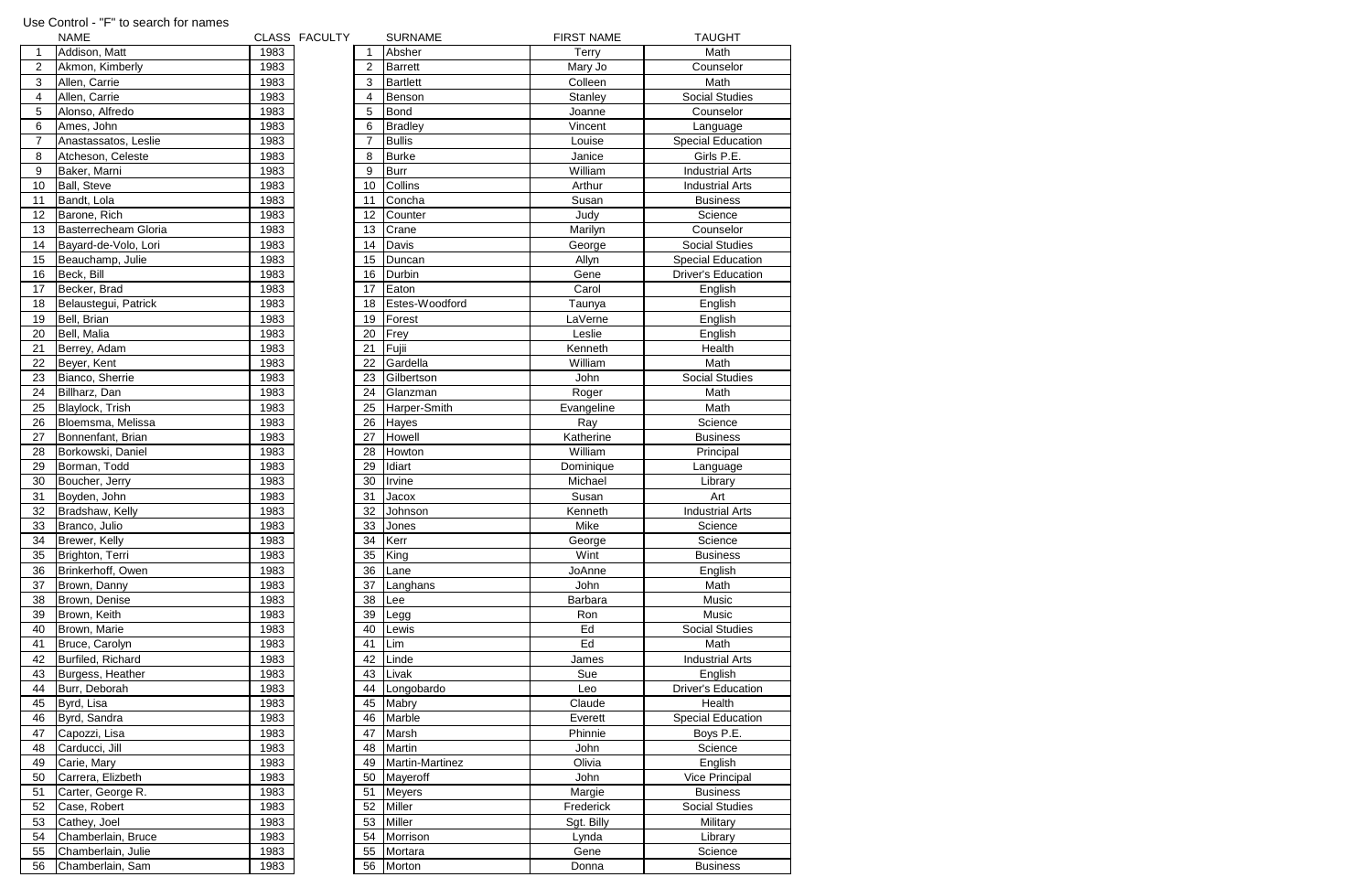| 57              | Chappel, Laura         | 1983 | 57 | Muth               | Margaret     | English                  |
|-----------------|------------------------|------|----|--------------------|--------------|--------------------------|
| 58              | Chenoweth Rizzo, Julie | 1983 | 58 | <b>Neal</b>        | Jack{John}   | <b>Social Studies</b>    |
| 59              | Church, Jeanine        | 1983 | 59 | <b>Nicholas</b>    | Janice       | Vice Principal           |
| 60              | Cipollone, Becky       | 1983 | 60 | Ochs               | George       | Science                  |
| 61              | Cirves, Laura          | 1983 | 61 | Pagni              | Ron          | <b>Vice Principal</b>    |
| 62              | Clark, William         | 1983 | 62 | Pierce             | Doris        | <b>Special Education</b> |
| 63              | Clement, Kathy         | 1983 | 63 | Powers             | Eileen       | <b>Nurse</b>             |
| 64              | Clock, Melissa         | 1983 | 64 | Retterer           | Cathy        | <b>Social Studies</b>    |
| 65              | Cohen, Robin           | 1983 | 65 | Ridderbusch        | Sgt. Robert  | Military                 |
| 66              | Colombo, Carla         | 1983 | 66 | Ruiz               | <b>Doris</b> | Home Economics           |
| 67              | Connolly, John         | 1983 | 67 | Ryan               | Margarita    | Language                 |
| 68              | Conway, Karin          | 1983 | 68 | Ryan               | Tom          | Art                      |
| 69              | Cook, Angela           | 1983 | 69 | Salter             | Rondie       | Special Education        |
| 70              | Cox, Twylia            | 1983 | 70 | Scattini           | Gene         | Boys P.E.                |
| 71              | Crawford, Kirk         | 1983 | 71 | See                | Sharon       | English                  |
| 72              | Crittenden, Linda      | 1983 | 72 | Stevenson          | Carol        | Girls P.E.               |
| 73              | Cronin, Diane          | 1983 | 73 | Streng             | George       | <b>Social Studies</b>    |
| 74              | Crosby, Leslie         | 1983 | 74 | Sullivan           | Charlene     | English                  |
| 75              | Crowther, Linn         | 1983 | 75 | Sullivan           | Gary         | <b>Social Studies</b>    |
| 76              | Cruitt, Kelly          | 1983 | 76 | Sullivan           | Mary         | English                  |
| $\overline{77}$ | Cummings, Kim          | 1983 | 77 | Tripp              | Carol        | English                  |
| 78              | Curry, David           | 1983 | 78 | Turney             | Stephen      | Counselor                |
| 79              | Dalal, Naazneen        | 1983 | 79 | Walker             | Harry        | English                  |
| 80              | Damoth, Jon            | 1983 | 80 | Warren-Vasconcelos | Judy         | English                  |
| 81              | Damoth, Paul           | 1983 | 81 | Weldon             | Connie       | Home Economics           |
| 82              | Danen, Jim             | 1983 | 82 | Werry              | Florence     | Counselor                |
| 83              | Danen, Paul            | 1983 | 83 | Wiseman            | Christine    | Language                 |
| 84              | Davis, Howdy           | 1983 | 84 | Woodward           | George       | Math                     |
| 85              | Davis, Jill            | 1983 | 85 | Worthen            | William      | Science                  |
| 86              | Davis, Tim             | 1983 | 86 | Wright             | Leslie       | English                  |
| 87              | Dendary, Yvette        | 1983 | 87 | Wycoff             | Mary         | <b>Social Studies</b>    |
| 88              | Devine, Erin           | 1983 | 88 | Zucco              | Lewis        | <b>Business</b>          |

| 57  | Chappel, Laura         | 1983 |
|-----|------------------------|------|
| 58  | Chenoweth Rizzo, Julie | 1983 |
|     |                        |      |
| 59  | Church, Jeanine        | 1983 |
| 60  | Cipollone, Becky       | 1983 |
| 61  | Cirves, Laura          | 1983 |
| 62  | Clark, William         | 1983 |
| 63  | Clement, Kathy         | 1983 |
| 64  | Clock, Melissa         | 1983 |
| 65  | Cohen, Robin           | 1983 |
| 66  | Colombo, Carla         | 1983 |
| 67  | Connolly, John         | 1983 |
| 68  | Conway, Karin          | 1983 |
| 69  | Cook, Angela           | 1983 |
| 70  | Cox, Twylia            | 1983 |
| 71  | Crawford, Kirk         | 1983 |
| 72  | Crittenden, Linda      | 1983 |
| 73  | Cronin, Diane          | 1983 |
| 74  | Crosby, Leslie         | 1983 |
| 75  | Crowther, Linn         | 1983 |
| 76  | Cruitt, Kelly          | 1983 |
| 77  | Cummings, Kim          | 1983 |
| 78  | Curry, David           | 1983 |
| 79  | Dalal, Naazneen        | 1983 |
| 80  | Damoth, Jon            | 1983 |
| 81  | Damoth, Paul           | 1983 |
| 82  | Danen, Jim             | 1983 |
| 83  | Danen, Paul            | 1983 |
| 84  | Davis, Howdy           | 1983 |
| 85  | Davis, Jill            | 1983 |
| 86  | Davis, Tim             | 1983 |
| 87  | Dendary, Yvette        | 1983 |
| 88  | Devine, Erin           | 1983 |
| 89  | Devine, Stacie         | 1983 |
| 90  | Dieterich, Darin       | 1983 |
| 91  | Dille, Lynne           | 1983 |
| 92  | Dobrowski, Michael     | 1983 |
| 93  | Donnels, Suzanne       | 1983 |
| 94  | Drews, Tom             | 1983 |
| 95  | Durant, Yvette         | 1983 |
| 96  | Durbin, Greg           | 1983 |
| 97  | Earl, Ryan             | 1983 |
| 98  | Eaton, Gigi            | 1983 |
| 99  | Ebner, Karen           | 1983 |
| 100 | Edmonds, Stephanie     | 1983 |
| 101 | Erickson, Kristin      | 1983 |
| 102 | Ericson, Gretchen      | 1983 |
| 103 | Ernst, Lisa            | 1983 |
| 104 | Ertell, Doreen         | 1983 |
| 105 | Evans, Deanna          | 1983 |
| 106 | Evans, Richard         | 1983 |
| 107 | Fahrenkopf, Allison    | 1983 |
| 108 | Fenske, Mark           | 1983 |
| 109 | Ferrari, Larry         | 1983 |
| 110 | Filippini, Allicia     | 1983 |
| 111 | Fisher, Marta          | 1983 |
| 112 | Fleiner, Michael       | 1983 |
| 113 | Fleming, James         | 1983 |
| 114 | Flynn, Erich           | 1983 |
|     |                        |      |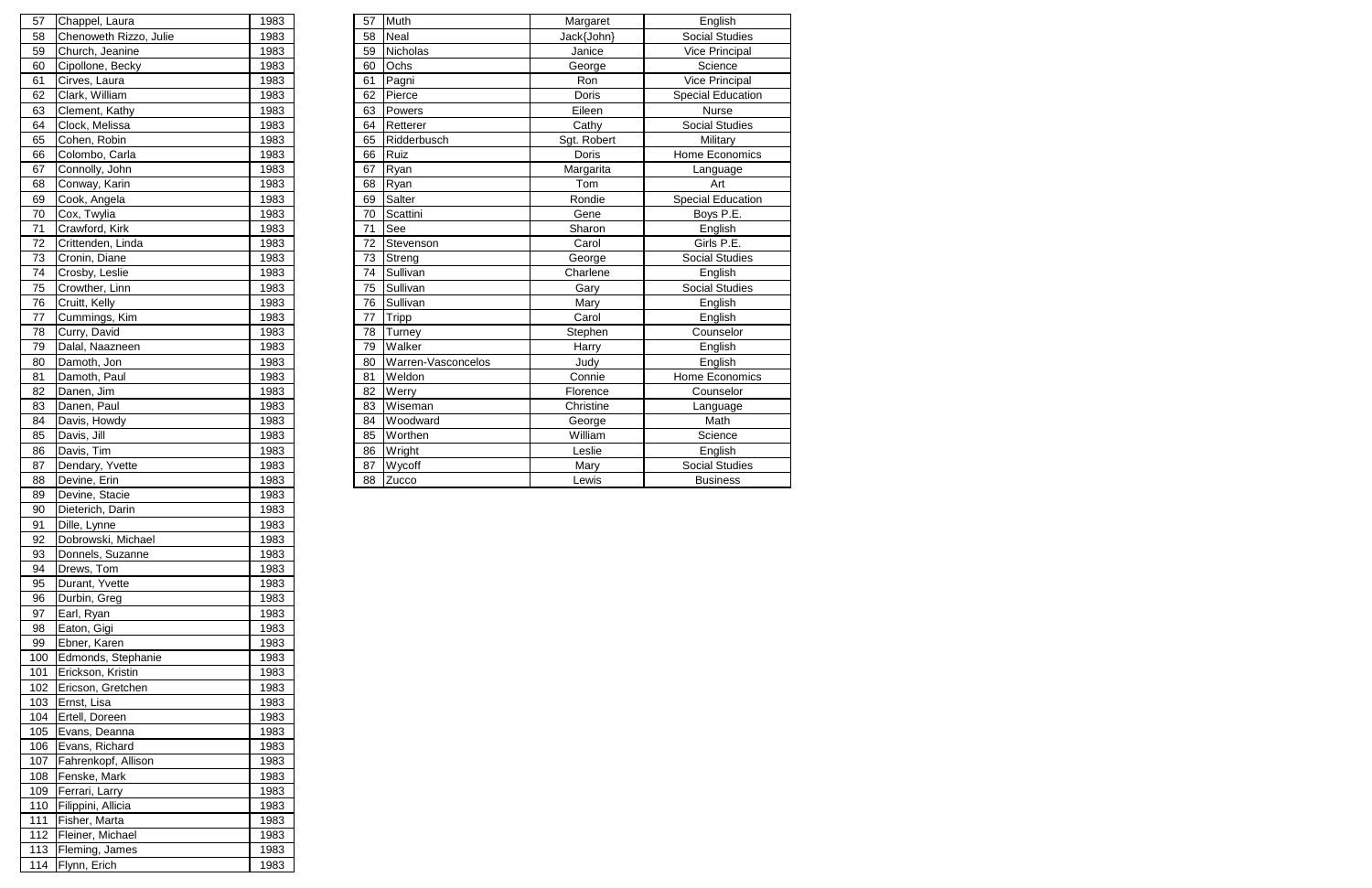| 115        | Flynn, Patty               | 1983         |
|------------|----------------------------|--------------|
| 116        | Foote, Beckee              | 1983         |
| 117        | Fox, Karen                 | 1983         |
| 118        | Fraser, Christine          | 1983         |
| 119        | Freeman, Kevin             | 1983         |
| 120        | Frensdorff, Mark           | 1983         |
| 121        | Frias, Dann                | 1983         |
| 122        | Frisch, Mary               | 1983         |
| 123        | Fullerton, Erin            | 1983         |
| 124        | Funkhouser, Shelly         | 1983         |
| 125        | Gadda, Betsy               | 1983         |
| 126        | Gales, Marommelie          | 1983         |
| 127        | Gearhart, Renee            | 1983         |
| 128        | Georgeson, Darrin          | 1983         |
| 129        | Gilbert, Joe               | 1983         |
| 130        | Gilleland, Ross            | 1983         |
| 131        | Gonzales, Monika           | 1983         |
| 132        | Goodson, Matthew           | 1983         |
| 133        | Gordon, David              | 1983         |
| 134        | Gormley, John              | 1983         |
| 135        | Graham. Michel             | 1983         |
| 136        | Granata, Jeffrey           | 1983         |
| 137        | Graver, Kristin            | 1983         |
| 138        | Greco, Jackie              | 1983         |
| 139        | Grinsell, John             | 1983         |
| 140        | Gritton, Holly             | 1983         |
| 141        | Hall, Mike                 | 1983         |
| 142        | Hallett, Elaine            | 1983         |
| 143        | Halvorson, Eric            | 1983         |
| 144        | Hansen, Lydia              | 1983         |
| 145        | Harper, Robbie-Lee         | 1983         |
| 146        | Harrah, John               | 1983         |
| 147        | Harrington, Leslie         | 1983         |
| <u>148</u> | Harvey, Allison            | <u>1983</u>  |
| 149        | Harvey, Chris              | 1983         |
| 150        | Heath, Jeff                | 1983         |
| 151        | Hennessey, Noreen          | 1983         |
| 152        | Hettich, Steve             | 1983         |
| 153        | Hill, Dawn                 | 1983         |
| 154        | Hollister, Kris            | 1983         |
| 155        | Hood, Susan                | 1983         |
| 156        | Houlihan, Kelly            | 1983         |
| 157        | Howard, Heather            | 1983         |
| 158        | Hubach, Jenny              | 1983         |
| 159        | Hudson, Scott              | 1983         |
|            |                            |              |
| 160        | Hughes, Grant<br>Hunt, Kim | 1983<br>1983 |
| 161<br>162 | Huntley, Sabrina           |              |
|            |                            | 1983         |
| 163        | Inskip, Derron             | 1983         |
| 164        | Irniger, Denise            | 1983         |
| 165        | Iverson, Kristy            | 1983         |
| 166        | Jahn, Loren                | 1983         |
| 167        | Jarrett, Keri              | 1983         |
| 168        | Johnson, Joden-Jay M.      | 1983         |
| 169        | Jones, Carol               | 1983         |
| 170        | Jones, Christi             | 1983         |
| 171        | Kaus, Melanie              | 1983         |
| 172        | Kay, Jane                  | 1983         |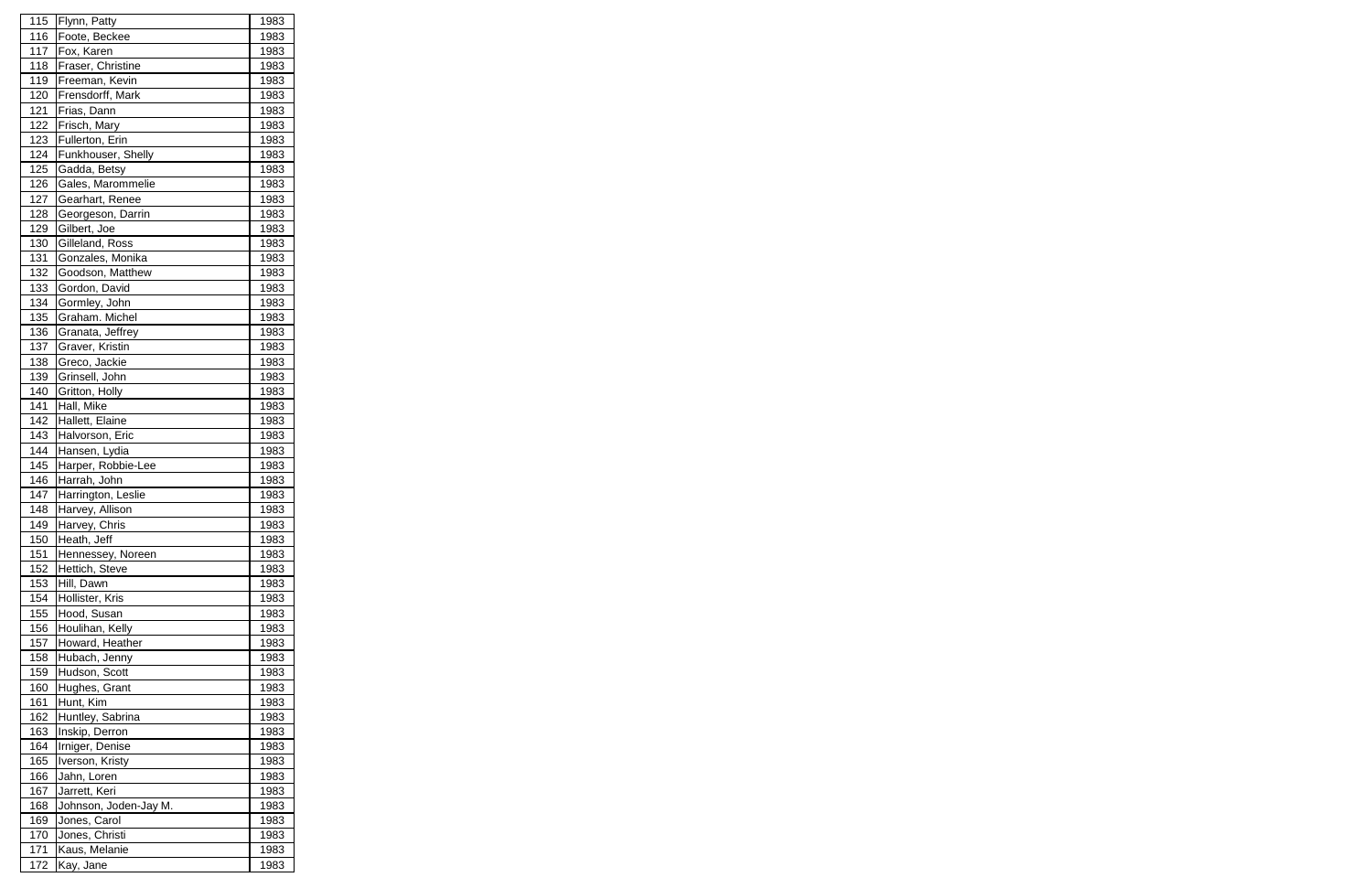| 173 | Keller, Mike       | 1983         |
|-----|--------------------|--------------|
| 174 | Kelly, Bryan       | 1983         |
| 175 | Kennedy, Jon       | 1983         |
| 176 | Kern, Valerie      | 1983         |
| 177 | Kim, Sun           | 1983         |
| 178 | Kimmel, Bob        | 1983         |
| 179 | Kimzey, Koral      | 1983         |
| 180 | King, Lisa         | 1983         |
| 181 | Kirker, David      | 1983         |
| 182 | Knox, Kevin        | 1983         |
| 183 | Koss, Kimberly     | 1983         |
| 184 | Kreutzian, Lauren  | 1983         |
| 185 | Krupp, Debra       | 1983         |
| 186 | Lackey, Carl       | 1983         |
| 187 | LaCruze, Leah      | 1983         |
| 188 | Lambert, Lisa      | 1983         |
| 189 |                    | 1983         |
|     | Lanigar, Barbi     |              |
| 190 | Lans, Patrice      | 1983         |
| 191 | Larney, Charis     | 1983         |
| 192 | Larson, Andy       | 1983         |
| 193 | Lemonds, Marta     | 1983         |
| 194 | Leonidou, Jeanette | 1983         |
| 195 | Lewis, Susan       | 1983         |
| 196 | Liebert, Terrie    | 1983         |
| 197 | Lifur, Anthony     | 1983         |
| 198 | Longoni, David     | 1983         |
| 199 | Loper, Lori        | 1983         |
| 200 | Lowden, Jeff       | 1983         |
| 201 | Lucia, Traci       | 1983         |
| 202 | Lujan, Stephanie   | 1983         |
| 203 | Lunsford, Susan    | 1983         |
| 204 | Mackenzie, Brynne  | 1983         |
| 205 | Madoff, Eric A.    | 1983         |
| 206 | Maestretti, Kelli  | <u> 1983</u> |
| 207 | Maez, Joe          | 1983         |
| 208 | Magnuson, Jeff     | 1983         |
| 209 | Manca, Maurizio    | 1983         |
| 210 | Martin, Rocco      | 1983         |
| 211 | Martin, Troy       | 1983         |
| 212 | Martindale, Brent  | 1983         |
| 213 | Mash, Vanessa      | 1983         |
| 214 | Mason, Shanley     | 1983         |
| 215 | Masters, Susan     | 1983         |
| 216 | Matherly, John     | 1983         |
| 217 | Mathewson, Linda   | 1983         |
| 218 | Maynard, Victoria  | 1983         |
| 219 | McChie, Cara       | 1983         |
| 220 | McElwee, Curtis    | 1983         |
| 221 | McGinty, Patricia  | 1983         |
| 222 | McGrath, Laura     | 1983         |
| 223 | Melvin, Martha     | 1983         |
| 224 | Metzker, Kristin   | 1983         |
| 225 | Miarecki, Marie    | 1983         |
|     |                    |              |
| 226 | Miltenberger, Paul | 1983         |
| 227 | Mimno, Tracy       | 1983         |
| 228 | Miner, Thomas      | 1983         |
| 229 | Monroe, Margie     | 1983         |
| 230 | Morrison, Lisa     | 1983         |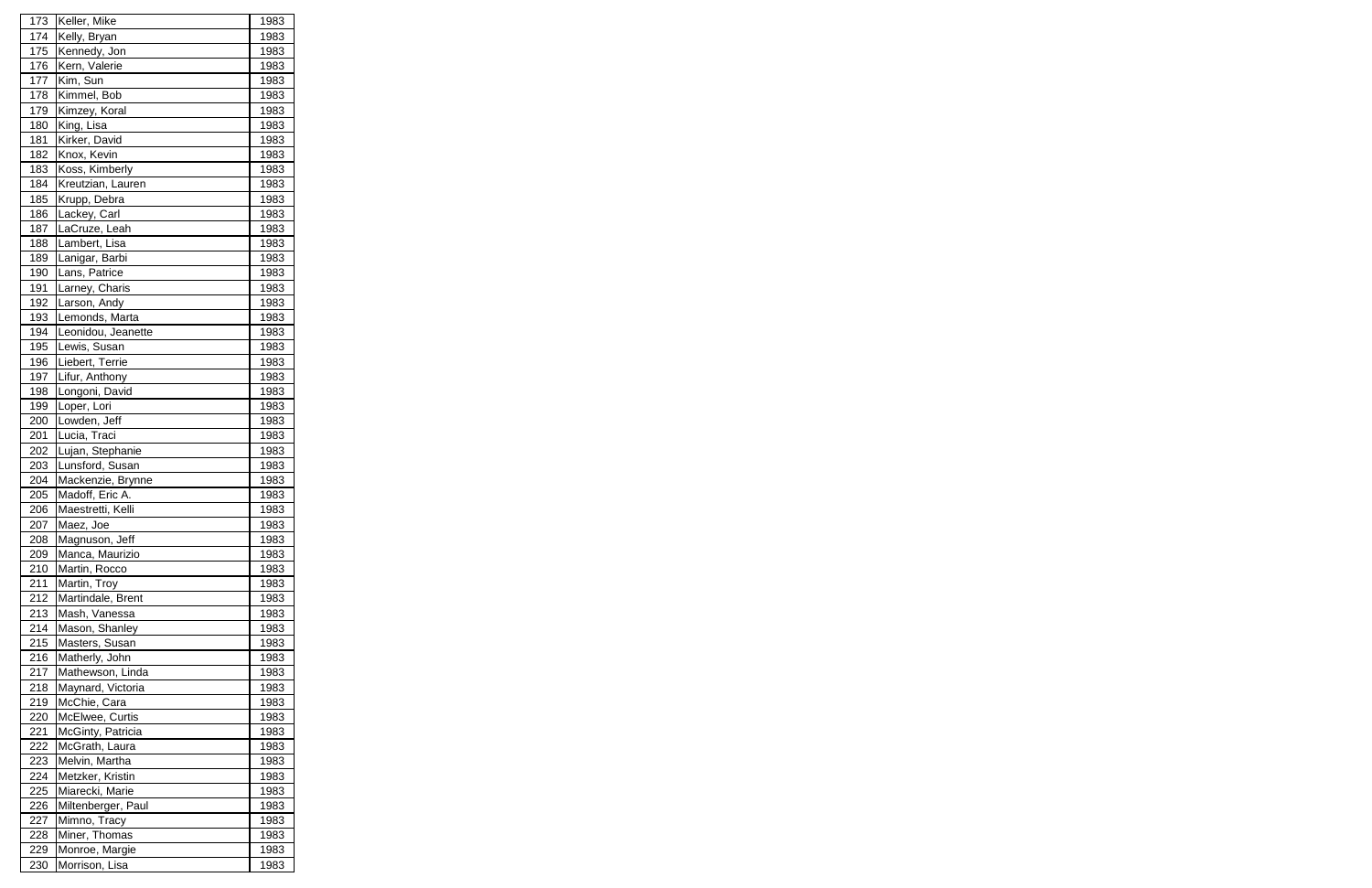| 231 | Morrison, Tim           | 1983 |
|-----|-------------------------|------|
| 232 | Morrow, Happy           | 1983 |
| 233 | Morthouse, Marie        | 1983 |
| 234 | Nance, Michael          | 1983 |
| 235 | Newton, Bob             | 1983 |
| 236 | Nicholas, Albert        | 1983 |
| 237 | Nigri, Jamy             | 1983 |
| 238 | Nixon, Heather          | 1983 |
| 239 | Nolan, Michele          | 1983 |
| 240 | Norton, Rick            | 1983 |
| 241 | Nyberg, John            | 1983 |
| 242 | Oakes, Karen            | 1983 |
| 243 | O'Brien, Wayne          | 1983 |
| 244 | O'Bryan, Colin          | 1983 |
| 245 | O'Gara, Glenn           | 1983 |
| 246 | Olesniewicz, Beata      | 1983 |
| 247 | Ordonez, Jessica        | 1983 |
| 248 | Orlich, Dori            | 1983 |
| 249 | Osborn, Jim             |      |
|     |                         | 1983 |
| 250 | Osborne, Steve          | 1983 |
| 251 | Pallavicni, Lisa        | 1983 |
| 252 | Panicaro, Joy           | 1983 |
| 253 | Pappas, Nina            | 1983 |
| 254 | Parrs, Lynnette         | 1983 |
| 255 | Pettengill, Jeff S.     | 1983 |
| 256 | Pfeiffer, Cindy         | 1983 |
| 257 | Pham, Duyen             | 1983 |
| 258 | Phillips, Charlene      | 1983 |
| 259 | Piekarz, Rob            | 1983 |
| 260 | Porter, Tami            | 1983 |
| 261 | Price, Pam              | 1983 |
| 262 | Quinn, Andy             | 1983 |
| 263 | Rader, Aaron            | 1983 |
| 264 | Ravera, Cameon Gigi     | 1983 |
| 265 | Reid, John              | 1983 |
| 266 | Reinkemeyer, Patrick J. | 1983 |
| 267 | Reposa, Greg            | 1983 |
| 268 | Rich, Todd              | 1983 |
| 269 | Richards, Bruce         | 1983 |
| 270 | Rigby, Martin           | 1983 |
| 271 | Rissone, Marc           | 1983 |
| 272 | Roberts, Troy           | 1983 |
| 273 | Robertson, Phil         | 1983 |
| 274 | Robison, Erik           | 1983 |
| 275 | Rodgers, Kirby          | 1983 |
| 276 | Rodgers, Scott          | 1983 |
| 277 | Roller, Greg            | 1983 |
| 278 | Romero, Carl            | 1983 |
| 279 | Rose, Jean              | 1983 |
| 280 | Roseavear, Mike         | 1983 |
| 281 | Roth, Robert            | 1983 |
| 282 | Runyon, Shannon         | 1983 |
| 283 | Sabini, Luigi           | 1983 |
| 284 | Sallaberry              | 1983 |
| 285 | Sarro, Dan              | 1983 |
| 286 | Sault, David            | 1983 |
| 287 | Savage, John            | 1983 |
| 288 | Schoen, Angela          | 1983 |
|     |                         |      |